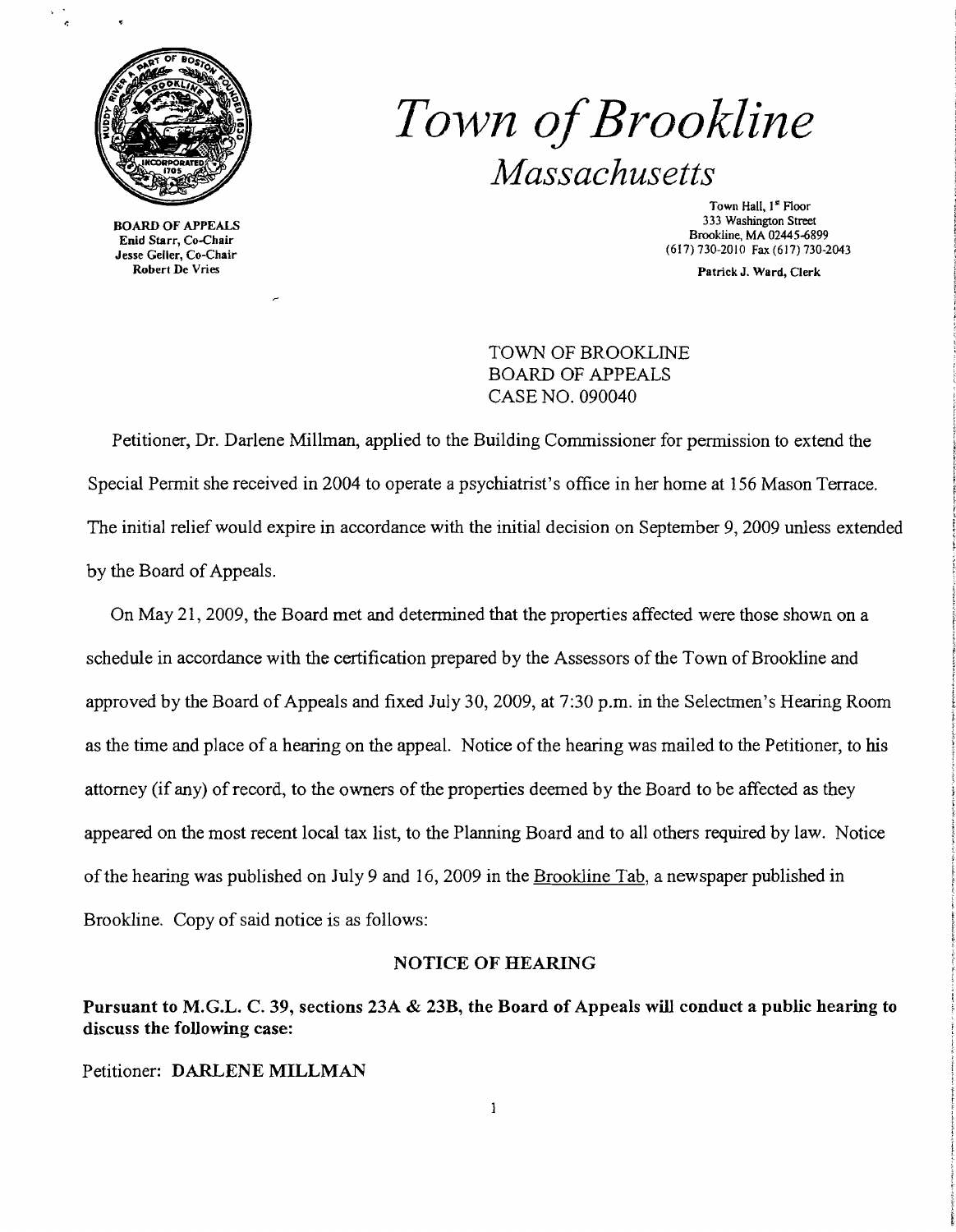extend the grant of relief. Mr. Walters concluded by asking the Board to extend the relief for a period of

ten (10) years rather than five (5), citing Dr. Millman's excellent record as the basis for the request.

## BACKGROUND

October 5, 2004 – The Board of Appeals granted a special permit to operate a psychiatrist's office on the first floor of the single-family dwelling. This relief was conditional and expires five years after September 9, 2004, unless the Board of Appeals, after a public hearing, votes to extend the relief.

## SITE AND NEIGHBORHOOD

156 Mason Terrace is a large Queen Anne-style house built in 1880 on a steeply sloping lot on Corey Hill. The wood clapboard dwelling is extensively decorated, and a garage is built into the slope of the front yard. The surrounding neighborhood primarily consists of similar homes on relatively steep lots.

#### APPLICANT'S PROPOSAL

The applicant, Dr. Darlene Millman, proposes to continue operating a psychiatrist's office in a portion of the first floor of the dwelling, and requests that the initial relief granted in 2004 be extended for another  $10$ years. Two parking spaces in the garage are available for her patients to park in during the day, as Dr. Millman leases an off-site parking space during the day for her own vehicle.

Dr. Millman sees couples and adults approximately 25 hours per week, splitting her time between this location and a separate office. Her patients are seen individually, there is no group therapy, and there are no employees.

#### **FINDINGS**

Modification of BOA #040035 required: The special permit relief granted to the applicant in 2004 under *Section 4.05.1.b.l* (parking relief for an accessory medical use) and *Section 4.07* (use relief for an accessory physician's office) was conditioned to expire within five years unless the Board of Appeals votes to extend the relief.

#### PLANNING BOARD COMMENTS

The Planning Board supports the applicant's proposal to continue operating a psychiatrist's office in this single-family dwelling for another 10 years. The applicant has successfully operated her office from her home for five years, and the Board is not aware of any recent complaints. The continued operation of her office will not negatively affect the neighborhood. The doctor normally only sees one patient at a time, she is not permitted to conduct group therapy, and she provides two parking spaces for her patients, which minimizes any impacts on the neighborhood.

## Therefore, the Planning Board recommends approval of the proposal subject to the following conditions, which were attached to the original Board of Appeals decision:

- 1. The accessory office shall be open only on weekdays from 9:00 a.m. to 5:00 p.m.
- 2. There shall be no non-resident employees.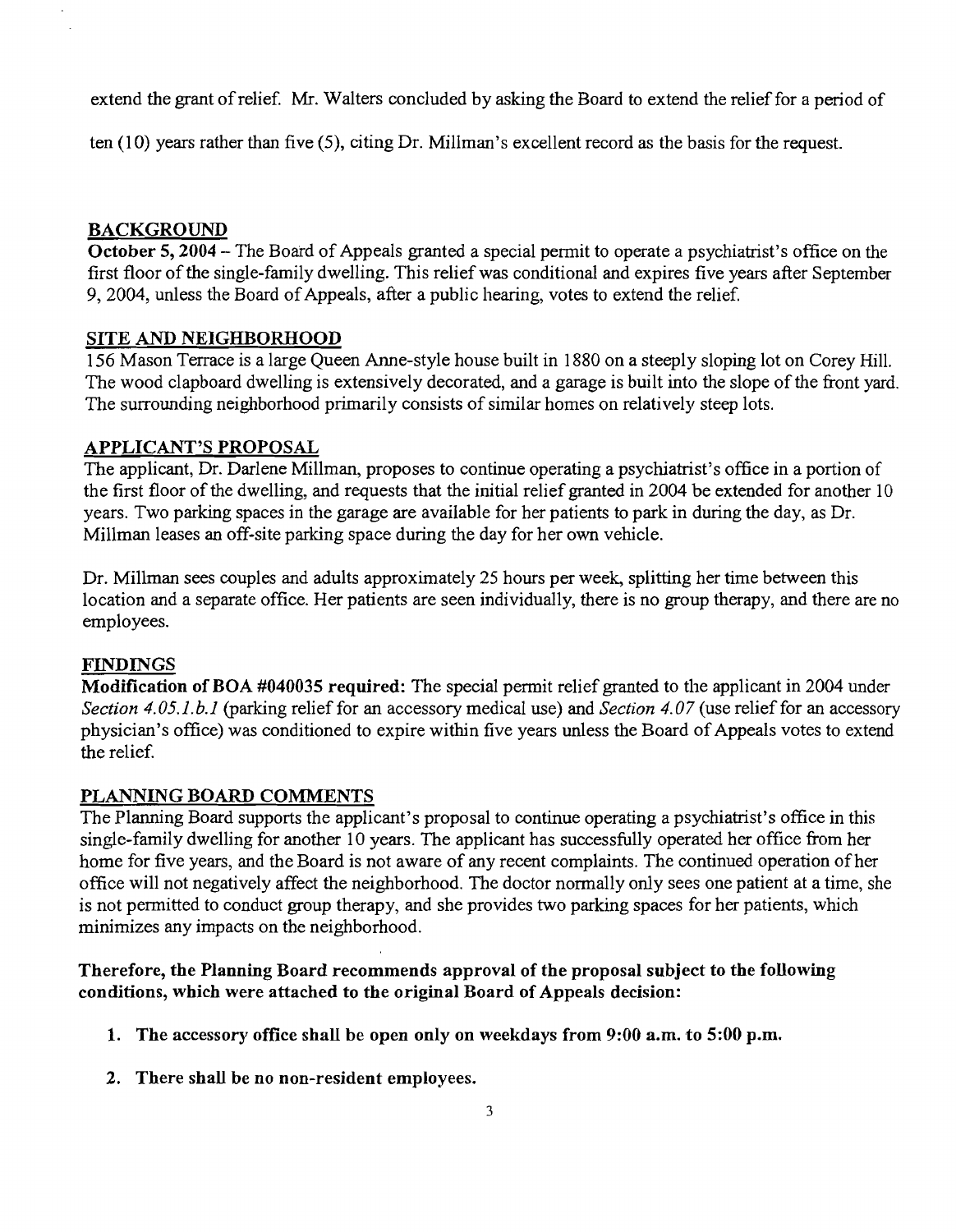- 3. One off-site parking space shall be maintained and proof of such space submitted to the Planning Department.
- 4. There shall be no group therapy sessions.
- 5. The applicant shall not knowingly permit visitation to the office by clients who can reasonably be expected to present a threat of criminal or violent activity to the surrounding neighborhood.
- 6. The relief granted herein shall terminate after ten years unless the Board of Appeals, after a public hearing, votes to extend the same.

Michael Shepard, Building Commissioner, delivered the comments from the Building Department. He said that the Building Department files contained no evidence of complaint regarding the operation of Dr. Millman's office in her home. He said that given the successful operation to date, he recommended extending the relief another ten years to expire on September 9, 2019, unless the Board of Appeals, after a public hearing Yotes to extend the relief.

The Chair asked whether any members of the Board had any questions. Jonathan Book responded that it appears that the operation has been successful within the neighborhood and he supports the granting of the requested extension. Rob DeVries stated that he had no issues with the requested relief

The Board, having deliberated on this matter and having considered the foregoing testimony, concludes that it is desirable to grant an extension to Special Permit #040035 to expire on September 9, 2019, unless the Board of Appeals, after a public hearing Yotes to extend the relief.

The Board after deliberation voted to extend the relief and makes the following findings pursuant to

#### Section 9.05:

- a. The specific site is an appropriate location for such a use, structure, or condition.
- b. The use as developed will not adversely affect the neighborhood.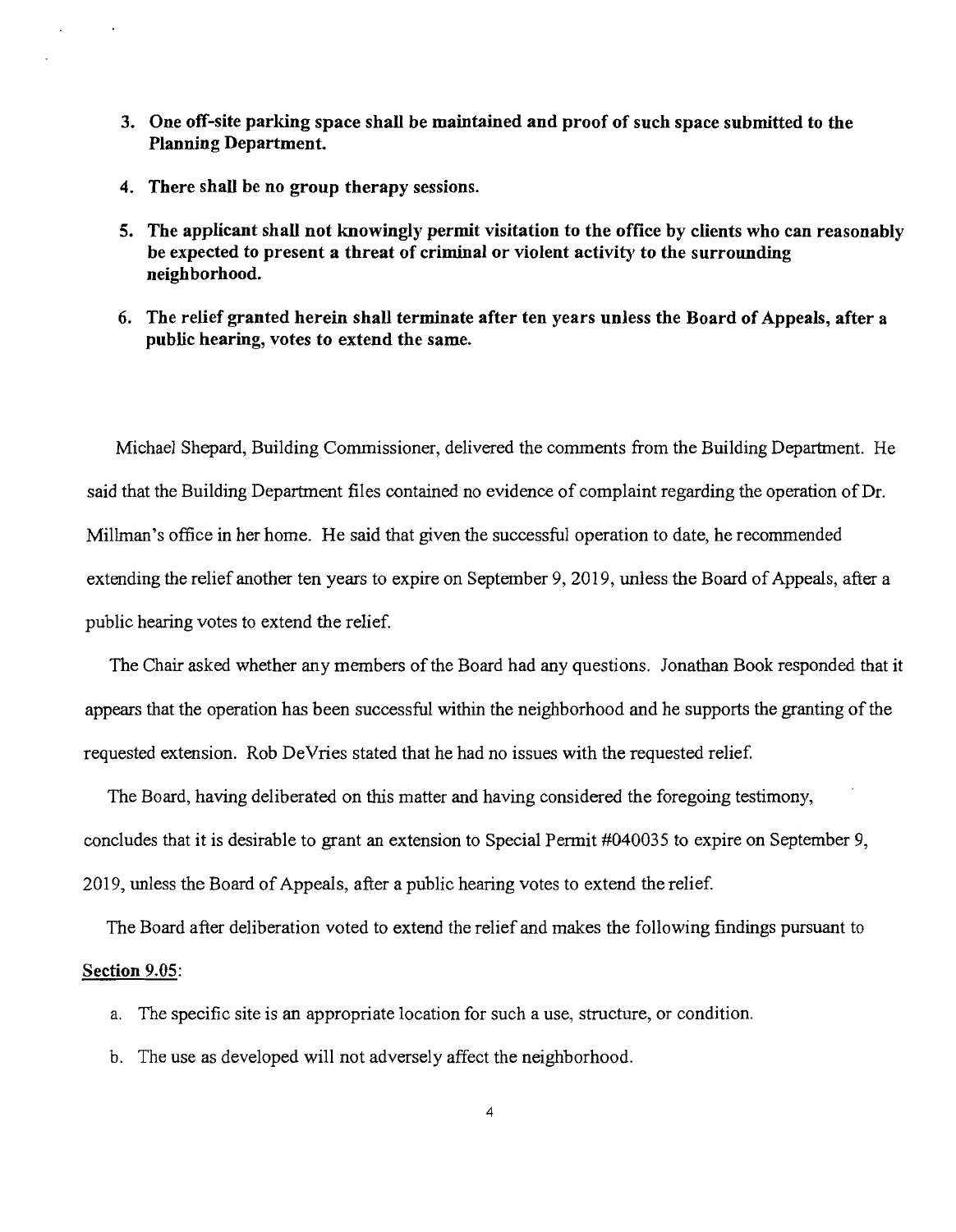- c. There will be no nuisance or serious hazard to vehicles or pedestrians.
- d. Adequate and appropriate facilities will be provided for the proper operation of the proposed use.
- e. The development as proposed will not have a significant adverse effect on the supply of housing available for low and moderate income people.

Accordingly, the Board voted unanimously to grant the requested relief subject to the following

conditions:

- 1. The accessory office shall be open only on weekdays from  $8:00$  a.m. to  $6:00$  p.m.
- 2. There shall be no non-resident employees.
- 3. One off-site parking space shall be maintained and proof of such space submitted to the Planning Department.
- 4. There shall be no group therapy sessions.
- 5. The applicant shall not knowingly permit visitation to the office by clients who can reasonably be expected to present a threat of criminal or violent activity to the surrounding neighborhood.
- 6. The relief granted herein shall terminate after ten years unless the Board of Appeals, after a public hearing, votes to extend the same.
- 7. The petitioner shall submit to the Building Commissioner, proof of recording of the decision at the Norfolk County Registry of Deeds within forty five (45) days of this decision.

Unanimous Decision of

The Board ofAppeals .......\_...........--- ---------'-'----"""'- Enid Starr, Chairman

Filing Date: \_

A True Copy ATTEST: